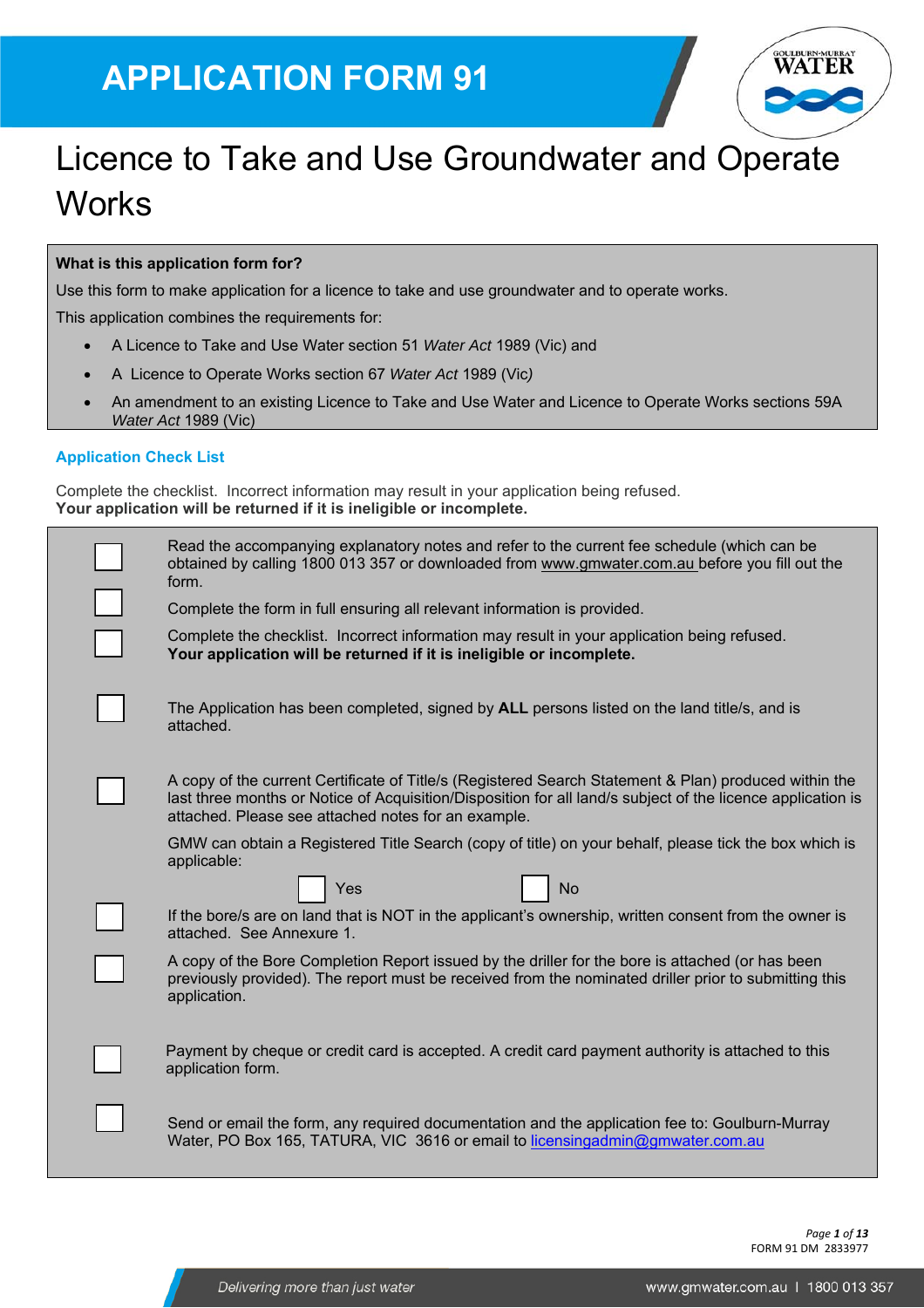#### **Note: You may be required to advertise and GMW will contact you after lodgement of the application.**

| <b>Mandatory Fees</b>                |                          |  |
|--------------------------------------|--------------------------|--|
| Application Fee (please contact GMW) |                          |  |
| <b>Optional Fees</b>                 |                          |  |
| Title Search<br>(No of titles        |                          |  |
| (No of searches<br>Company Search    | ) @\$30.00 per search \$ |  |
|                                      |                          |  |
| <b>TOTAL PAYMENT ENCLOSED:</b>       |                          |  |

*Page 2 of 13*  FORM 91 DM 2833977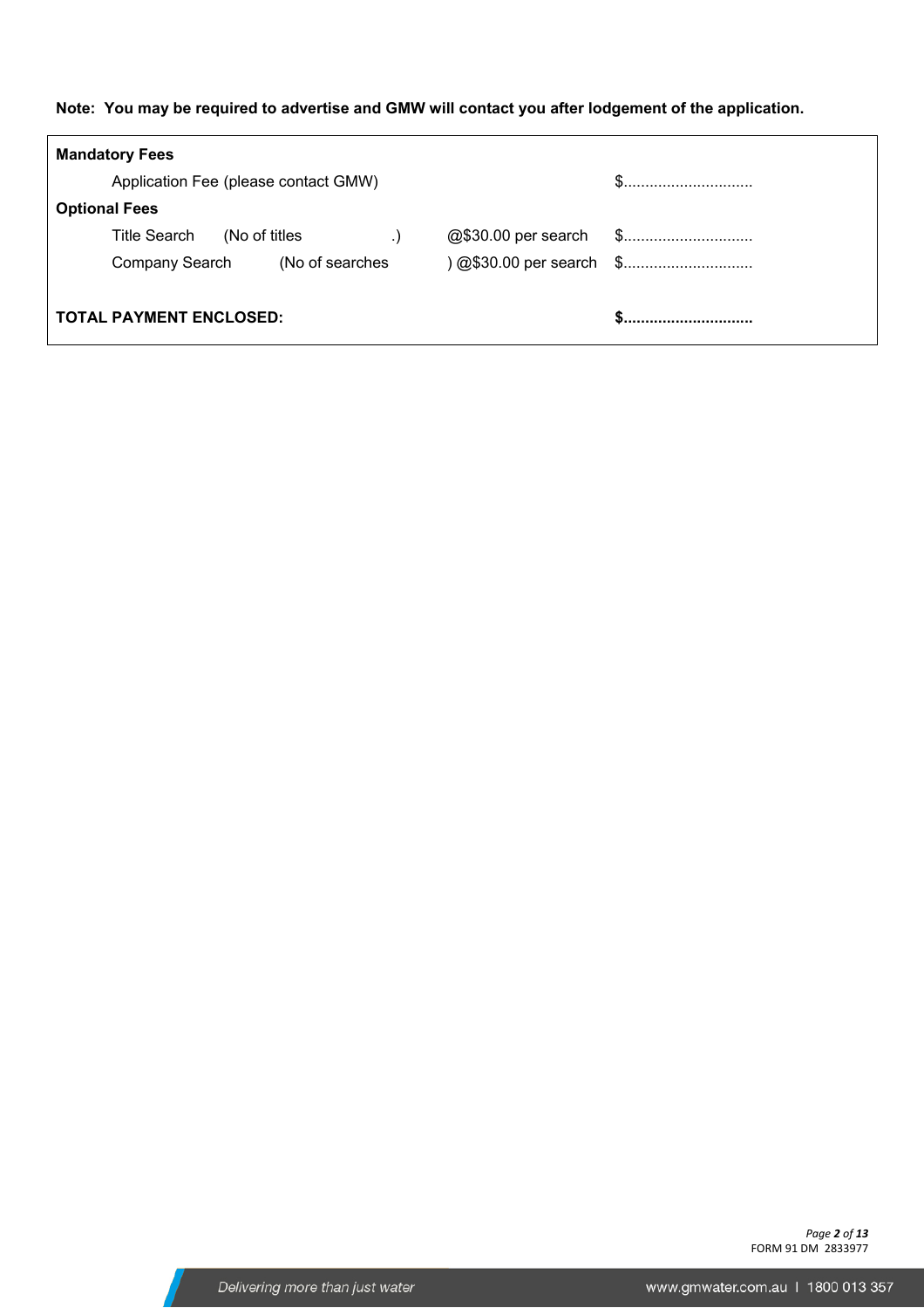#### **1. APPLICATION TYPE** *(please tick relevant boxes)*

#### **Licence to Take and Use Water and Licence to Operate Works**

| $\mathbf{1}$ | Amend existing Licence to Take and Use Water and Licence to Operate Works No |
|--------------|------------------------------------------------------------------------------|
|              |                                                                              |
|              |                                                                              |

#### **2. APPLICANTS DETAILS**

| Please list full names, initials are not acceptable |  |
|-----------------------------------------------------|--|
|                                                     |  |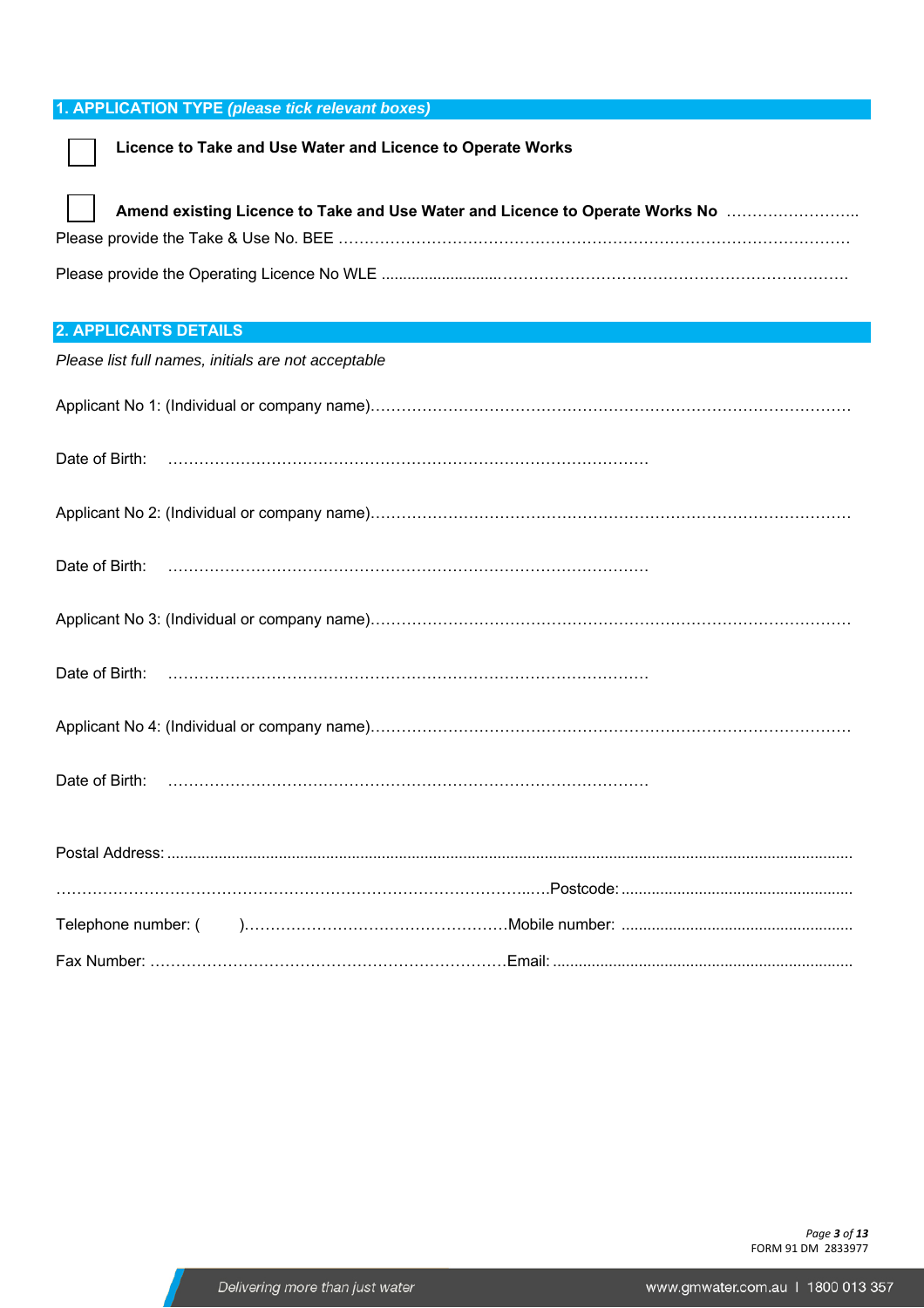**3. DESCRIPTION OF LAND TO BE LICENSED INCLUDING: (1) Land of which the bore/s are located AND (2) Land where water is to be taken and used** 

(1)Property address .........................................................................................................................................................

(2) Land where the water is used.

| Vol | Fol | Lot No. | Plan No. | <b>Crown Allotments</b> | Section | <b>Parish</b> |
|-----|-----|---------|----------|-------------------------|---------|---------------|
|     |     |         |          |                         |         |               |
|     |     |         |          |                         |         |               |
|     |     |         |          |                         |         |               |
|     |     |         |          |                         |         |               |
|     |     |         |          |                         |         |               |
|     |     |         |          |                         |         |               |
|     |     |         |          |                         |         |               |

**Note: If additional lands are required please attach a separate list to this application. If any land is not in the ownership of the licensee/s please complete** *Annexure 1 – Consent of Landowners (attached).* 

#### **4. PROPOSED USE/S OF WATER**

| Domestic and/or Stock                                                                                     |
|-----------------------------------------------------------------------------------------------------------|
| Commercial or Industrial                                                                                  |
| Dairy Wash                                                                                                |
| Urban Supply                                                                                              |
| Aquaculture                                                                                               |
| * Please refer to the attached notes for more information about commercial and urban supply applications. |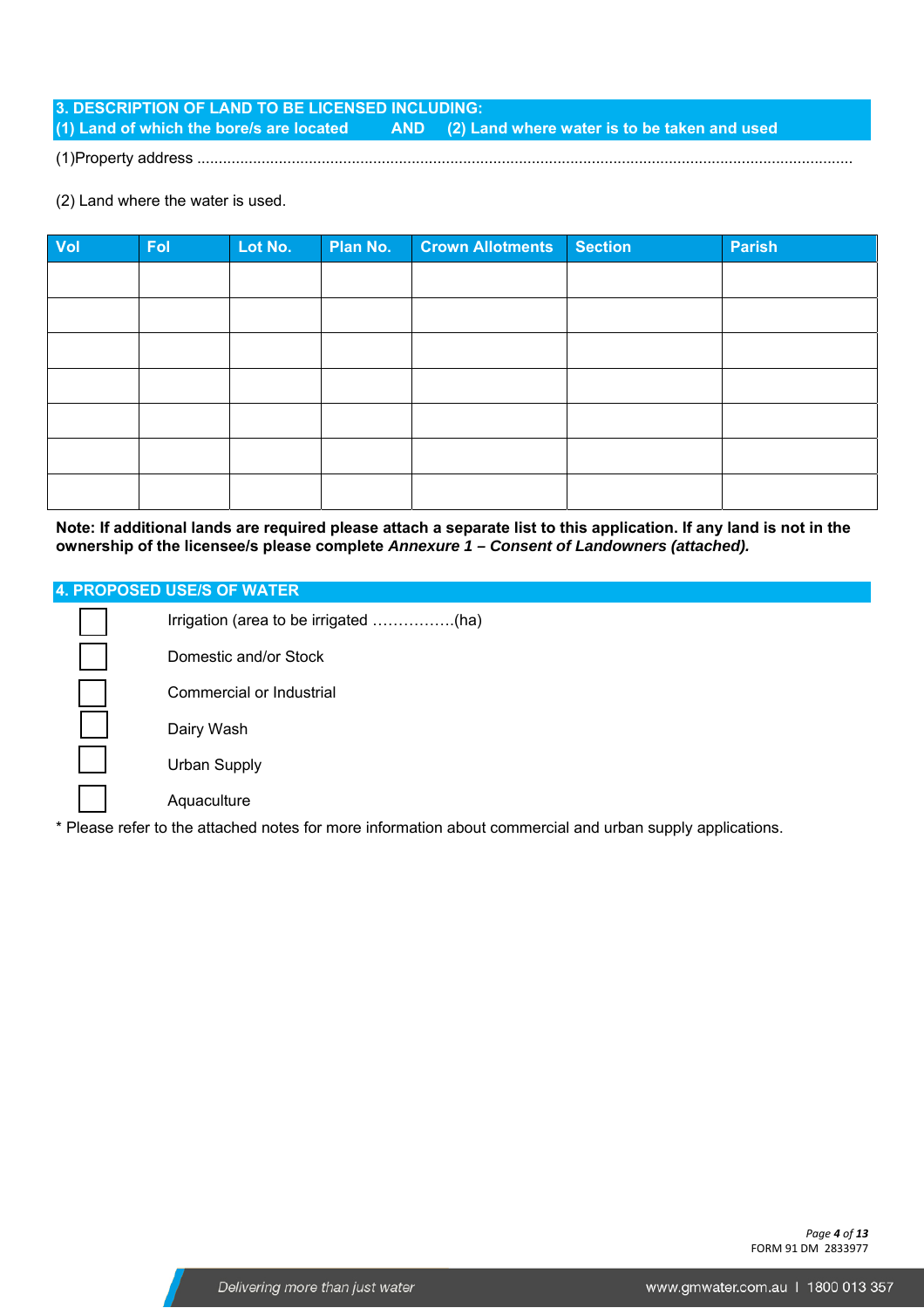|  | 5. AMENDMENTS REQUESTED TO EXISTING LICENCE DETAILS (please tick one or more boxes)     |
|--|-----------------------------------------------------------------------------------------|
|  |                                                                                         |
|  | Remove service point (works number WRK)                                                 |
|  | Change extraction rate                                                                  |
|  | Add additional land (titles for additional land/s only)                                 |
|  | Remove land                                                                             |
|  | Amend the authorised use of water                                                       |
|  | Increase licence volume (applies to Shepparton WSPA or Unincorporated Groundwater area) |
|  | Decrease licence entitlement volume                                                     |

*\* Before decreasing your entitlement you may have the potential to trade any entitlement associated with this licence. Contact GMW's Customer Support Team on (03) 5826 3247 for further information.*

#### **6. REQUESTED LICENCE VOLUME**

Please indicate whether this application is for a new volume **Total Volume………………………………. (ML/Year)** 

| Service    | Proposed                    | ML/Year                                 |           | Use Type |
|------------|-----------------------------|-----------------------------------------|-----------|----------|
| Point No:  | extraction<br>Rate (ML/day) | <b>Volume Requested</b>                 |           |          |
| <b>WRK</b> |                             | $Increase: \ldots \ldots \ldots$        | Decrease: |          |
| <b>WRK</b> |                             | $Increase: \ldots \ldots \ldots \ldots$ | Decrease: |          |
| <b>WRK</b> |                             | Increase:                               | Decrease: |          |

#### **7. IRRIGATION DEVELOPMENT GUIDELINES** (*please tick the most appropriate option)*

The water will be used on land that has not been irrigated previously.

The water will be used on land that has not been irrigated in the past 10 years.

This application proposes to increase the current licence volume on the land that is being irrigated.

This application proposes to increase the annual use limit on the land in the current licence

None of the above statements are relevant to my application.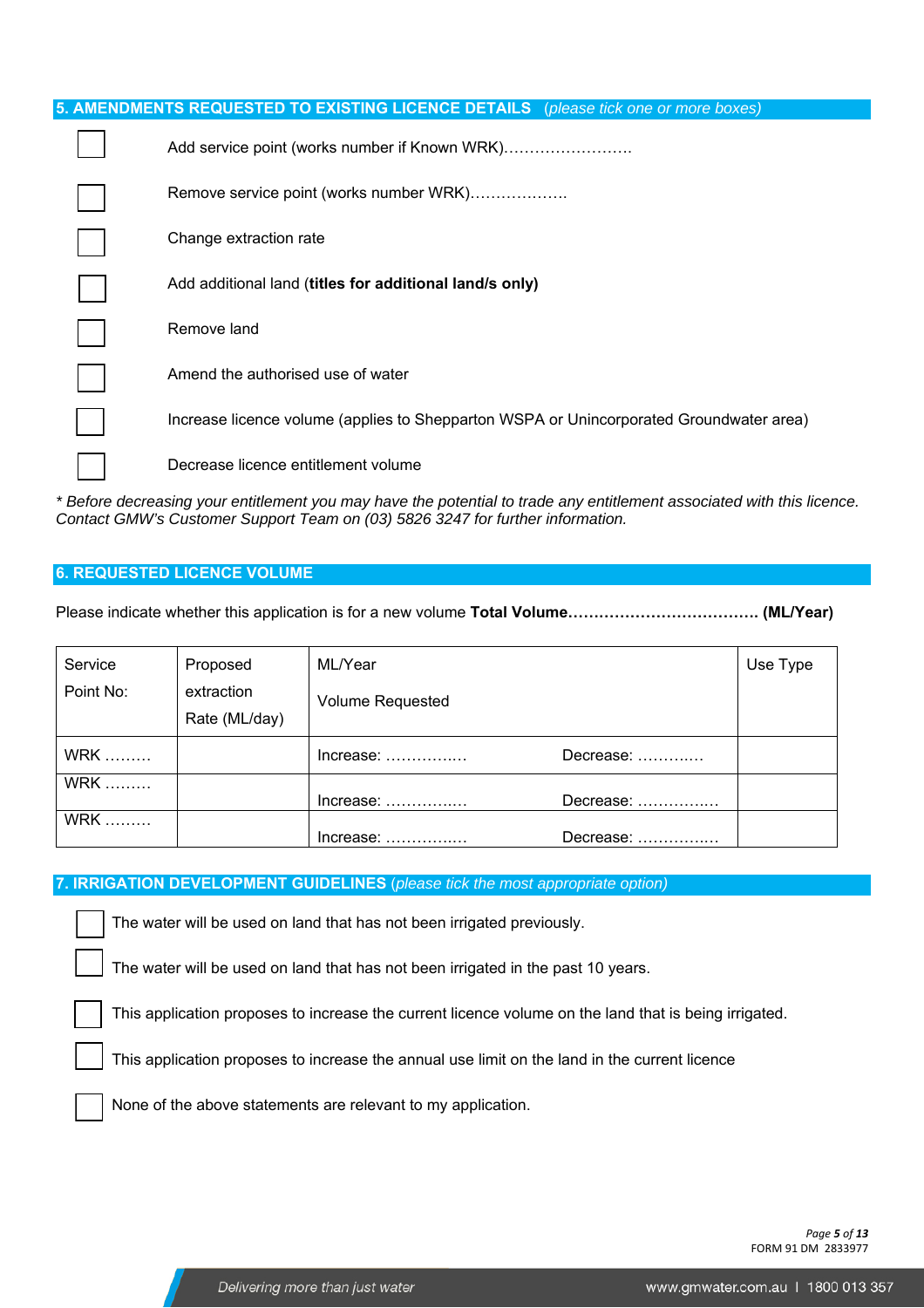#### **8. DECLARATION OF APPLICANTS**

I confirm that the information supplied in this application is complete and correct to the best of my knowledge. I am aware that it is an offence to supply false or misleading information.

I acknowledge that GMW may release information contained in this application, at the discretion of GMW to relevant parties and organisations in accordance with relevant legislation. I approve GMW to have discussions with relevant third parties such as the Irrigation Designer, Engineers and Contractors as necessary.

| Date: |
|-------|
|       |
|       |
|       |
|       |
|       |
|       |
|       |

#### **DECLARATION OF COMPANY**

If the applicant is a Company, please ensure that the form is signed by two directors, alternatively one director and one secretary, unless there is a sole director and secretary of the company

**Signed by Company (name) ……………………………………………………………….ACN …………………………….. in accordance with section 127(1) of the Corporations Act 2001 by being signed by those persons duly authorised to sign on behalf of the company:** 

#### **Protecting your privacy**

Goulburn-Murray Water (GMW) protects your privacy by collecting and handling your personal information in accordance with the requirements of the *Privacy & Data Protection Act 2014.* Your personal information is collected on this form and will be used for the purpose of administering this application and updating our records. Information collected is usually disclosed to staff involved in processing your application, contractors, connection staff and other relevant GMW staff. Failure to provide the information sought may result in processing delays or non acceptance of your application. It may also limit our ability to be able to provide various programs or services. You may gain access to and correct your personal information. For further information please refer to our Privacy Policy at www.gmwater.com.au or call 1800 013 357 to obtain a copy of this policy.

> *Page 6 of 13*  FORM 91 DM 2833977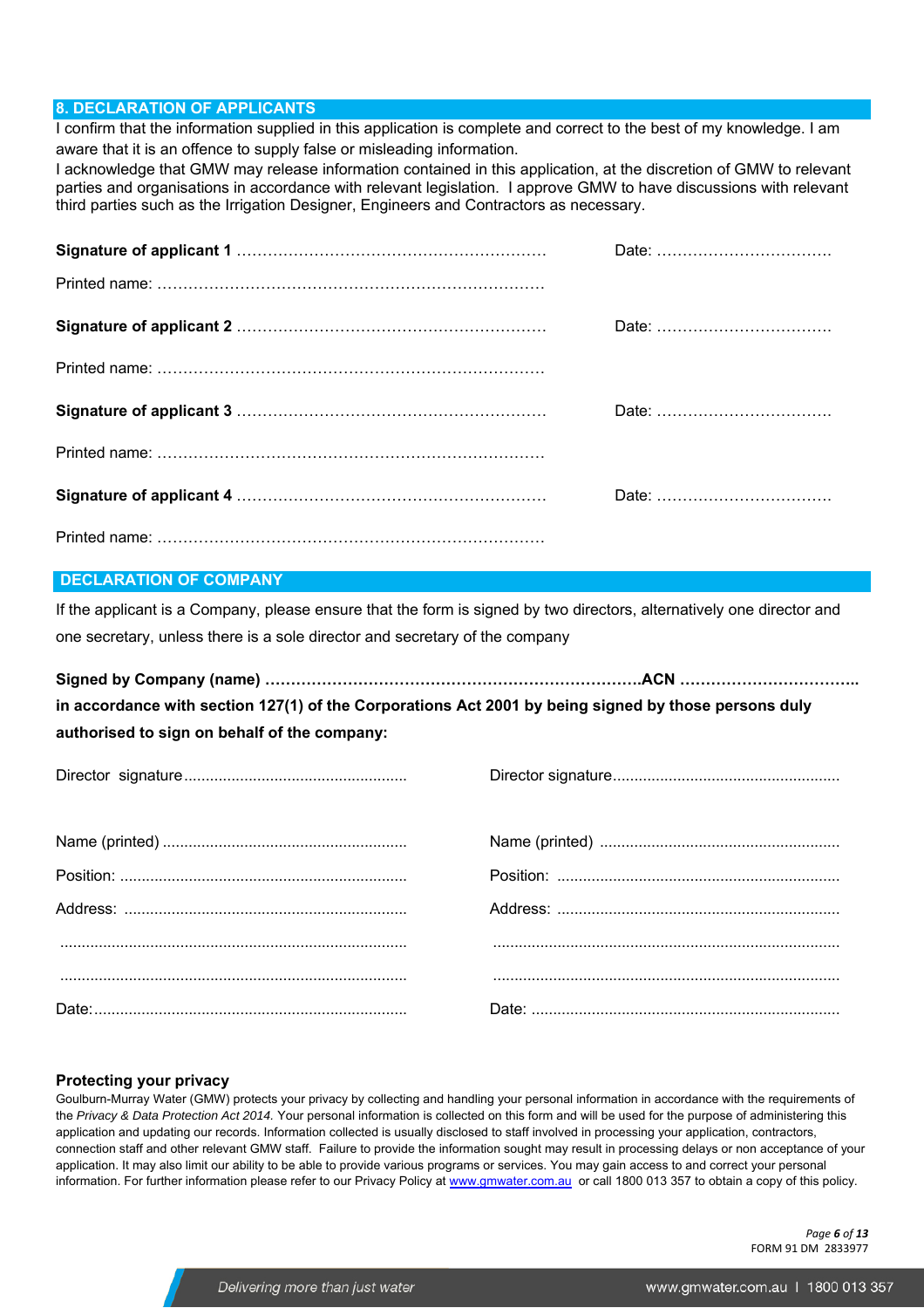#### **Assistance with completing the application form**

This application form is required to be completed when applying for a new licence or to amend an existing licence. It combines the requirements for:

- Licence to Take and Use Water (Section 51, *Water Act 1989*) (Vic) and
- Licence to Operate Works (Section 67, *Water Act 1989*) *(*Vic)

#### **How do I get more information or assistance with completing this form?**

Read the information included below, and if you need further assistance contact the Licensing Unit between 8.00am and 4.45pm Monday to Friday

| Telephone: | 1800 013 357                  |
|------------|-------------------------------|
| Facsimile: | (03) 5826 3334                |
| Email:     | licensingadmin@gmwater.com.au |

| <b>Question 1</b><br><b>Type of Application</b>                                                                         | It is important to indicate whether you applying for a new licence or to amend an existing<br>licence.                                                                                                                                                                                                                                                                                 |  |  |  |
|-------------------------------------------------------------------------------------------------------------------------|----------------------------------------------------------------------------------------------------------------------------------------------------------------------------------------------------------------------------------------------------------------------------------------------------------------------------------------------------------------------------------------|--|--|--|
| <b>Question 2</b><br><b>Applicant/s details</b>                                                                         | All applicants must complete and sign the application form. If any of the applicants is a<br>company, the directors must sign the form where appropriate.                                                                                                                                                                                                                              |  |  |  |
| <b>Question 3</b><br><b>Description of land on</b><br>which the bore/s are<br>located and water to<br>be taken and used | The current ownership of this land must also be verified. To ensure this information is<br>accurate GMW requires you to list the most current land parcel description.<br>If the bore/s or irrigated land are located on land that is not in the applicant's ownership,<br>written consent from the landowner also is required. Please complete Annexure 1 -<br>Consent of Landowner.  |  |  |  |
|                                                                                                                         | Applying for a New Take and Use Licence and Operate Works:                                                                                                                                                                                                                                                                                                                             |  |  |  |
|                                                                                                                         | New applications for a Take and Use licence and Operate Works will require<br>$\bullet$<br>current title searches to verify current ownership. If the work/s are located on land<br>that is not in the applicant's ownership, written consent from the landowner where<br>the work is located also is required. Please complete Annexure 1 – Consent of<br>Landowner for this purpose. |  |  |  |
|                                                                                                                         | Existing Customer/s who are applying to amend their Take and Use Licence and Operate<br>Works:                                                                                                                                                                                                                                                                                         |  |  |  |
|                                                                                                                         | If you are a current GMW customer, copies of titles will only be required if you are<br>applying to add additional land/s onto your licence. If the additional land is located<br>on land that is not in the applicant's ownership, written consent from the landowner<br>also is required. Please complete Annexure 1 - Consent of Landowner for this<br>purpose.                     |  |  |  |
|                                                                                                                         | An example of an acceptable Registered Title Search is attached.                                                                                                                                                                                                                                                                                                                       |  |  |  |
|                                                                                                                         | To obtain a copy of your registered title search you can.                                                                                                                                                                                                                                                                                                                              |  |  |  |
|                                                                                                                         | Accessing the Land Titles office via the internet or phone 1300 730 000.<br>Requesting that GMW complete the search/s on your behalf.<br>Contacting your solicitor or legal advisor to conduct the search/s on your behalf<br>(fees may apply)                                                                                                                                         |  |  |  |
|                                                                                                                         | If any works are not located on land in the ownership of the licensee/s consent is required<br>from the relevant owner or land manager.                                                                                                                                                                                                                                                |  |  |  |
|                                                                                                                         | To obtain consent from the Crown Manager, use the following website to determine<br>location where to send your referral: http://www.depi.vic.gov.au/about-us/contact-us/office-<br>locations. Complete Annexure 1 (attached).                                                                                                                                                         |  |  |  |
| <b>Question 4</b><br><b>Proposed use of water</b>                                                                       | Please indicate the intended use of the water being extracted.                                                                                                                                                                                                                                                                                                                         |  |  |  |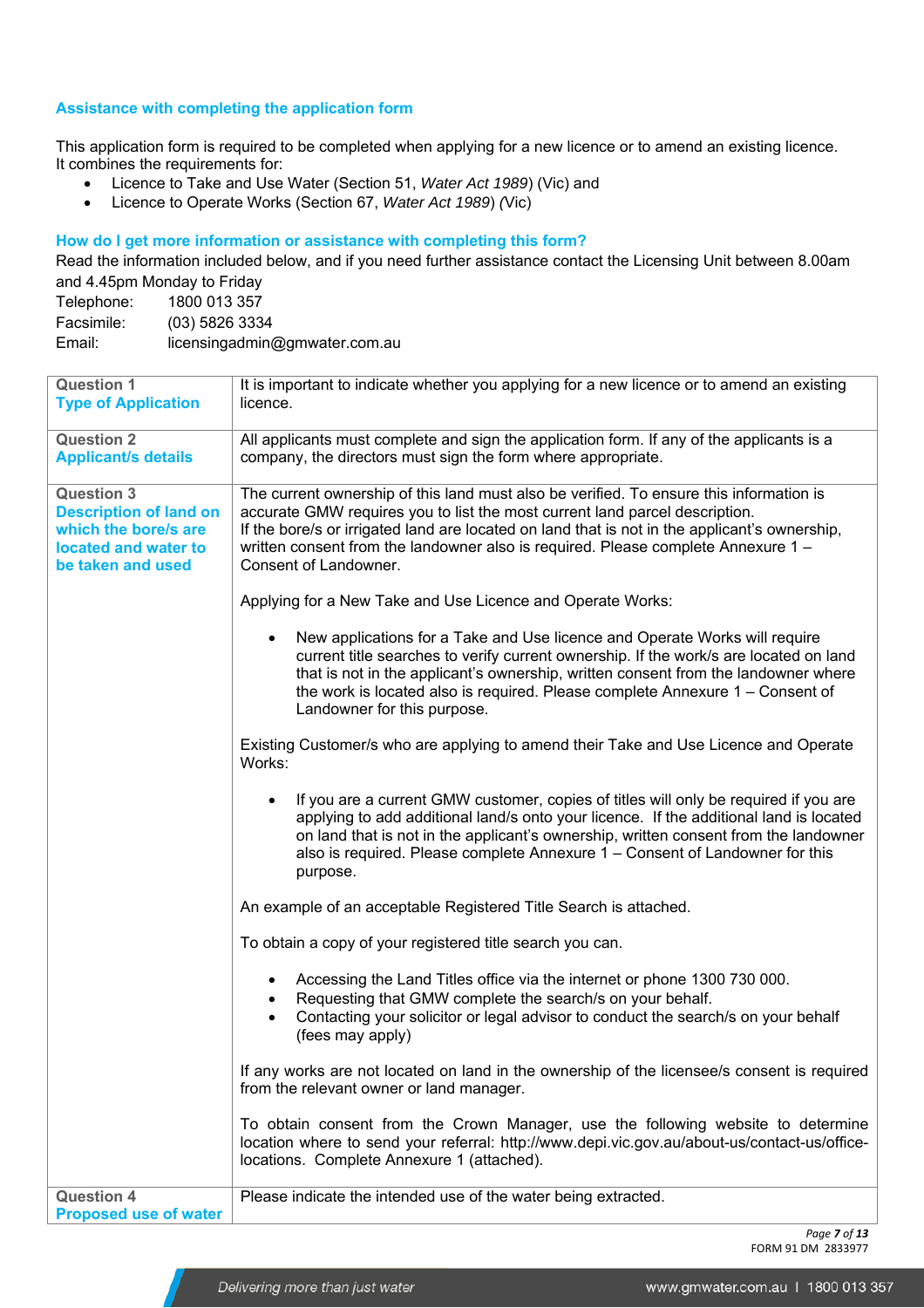| <b>Question 5</b><br><b>Amendments</b><br>requested to existing<br>licence | Applicants must provide details about the type of amendment.                                                                                                                                                                                                                                                                                                |
|----------------------------------------------------------------------------|-------------------------------------------------------------------------------------------------------------------------------------------------------------------------------------------------------------------------------------------------------------------------------------------------------------------------------------------------------------|
| <b>Question 6</b><br><b>Requested licensed</b><br>volume                   | The proposed volume of the new licence or the amended volume if decreasing.                                                                                                                                                                                                                                                                                 |
| <b>Question 7</b><br><b>Irrigation</b><br><b>Development</b>               | An Irrigation Development Guideline assessment report may be required as part of the<br>licence application for irrigation developments that meet one of the following criteria:                                                                                                                                                                            |
| <b>Guidelines</b>                                                          | A proposal to irrigate land that has never been previously subject to irrigation;<br>An application to increase the annual use limit on the land in the current licence, or<br>An application to increase the area allowed to be irrigated in the current licence.<br>$\bullet$                                                                             |
|                                                                            | You will be contacted if the Irrigation Development Guidelines apply.                                                                                                                                                                                                                                                                                       |
| <b>Question 8</b><br><b>Declaration of</b><br><b>Applicant/s</b>           | All applicants must sign the application. If any person executes the document on behalf of<br>another person or party, they must provide evidence of their authorisation. This can be in<br>the form of a Power of Attorney or other legal document.                                                                                                        |
|                                                                            | If the applicant is a company, the directors and/or secretary must sign the form. A current<br>company copy of an ASIC Company Search listing all directors and/or office bearers which<br>is not more than twelve months old. Two directors or one director and one secretary must<br>sign the form, unless the company has a sole director and secretary. |
|                                                                            | How can I obtain a copy of my Company Search?<br>You can obtain a company search statement by:                                                                                                                                                                                                                                                              |
|                                                                            | Accessing the internet service at www.asic.gov.au or by phoning (03) 5177 3988.<br>Requesting that GMW complete the searches on your behalf.<br>Contacting your solicitor or legal advisor to conduct the search on your behalf (fees<br>$\bullet$<br>may apply).                                                                                           |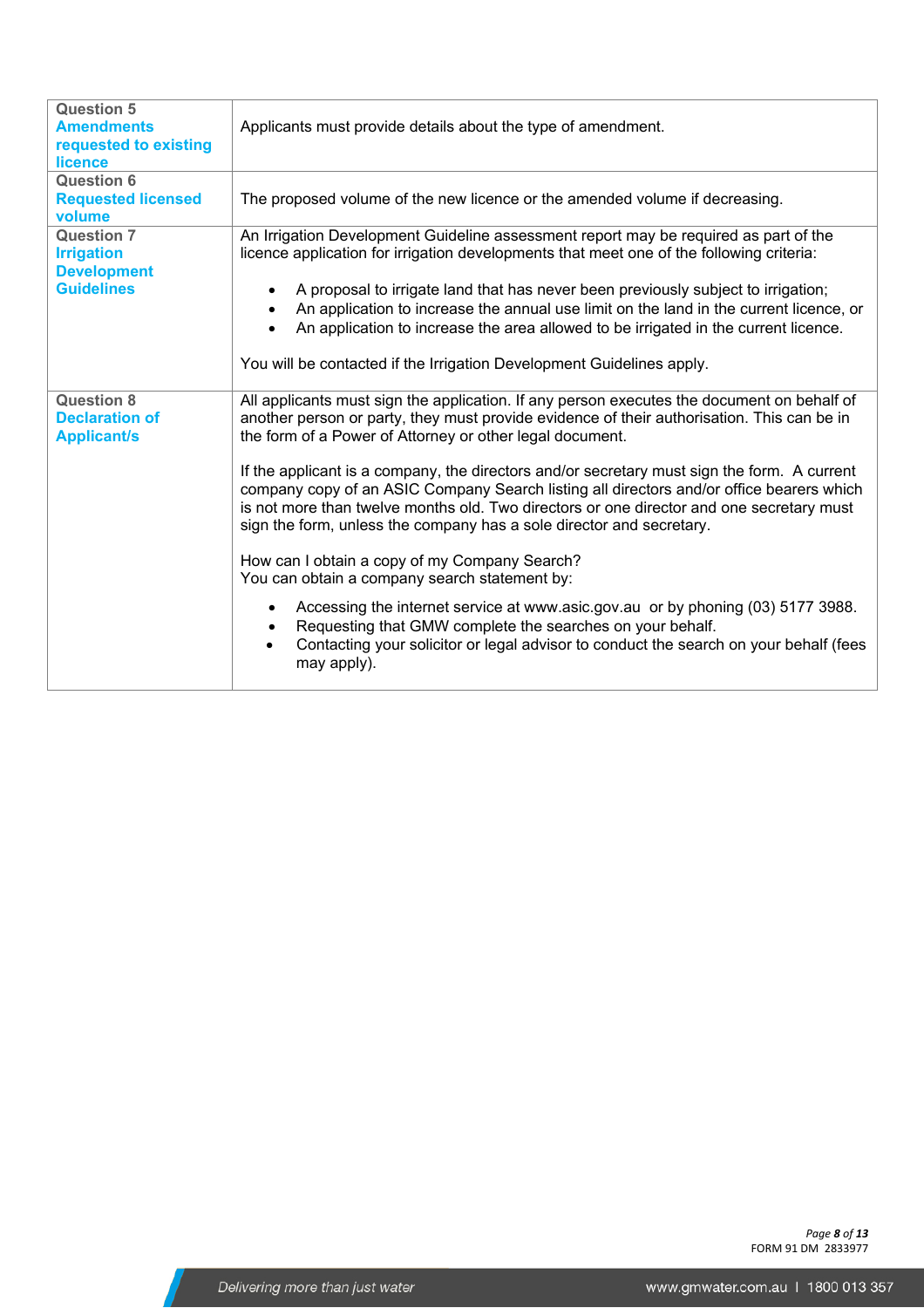#### **General information and explanatory notes (retain for future reference)**

#### **Why do I need a Licence to Take and Use Groundwater and Operate Works?**

Under the provisions of the *Water Act* 1989 (Vic), any person who wishes to take and use groundwater other than solely for domestic and/or stock purposes must first obtain a licence to take and use water and operate the groundwater works. A Licence to Take and Use groundwater and Operate works authorises the licensee to extract groundwater and use it for irrigation, commercial or other licensable purposes. A licence to operate works authorises the licensee to operate the specified groundwater bore/s for the purpose of extracting water.

#### **What types of water use are licensable?**

A licence is required if you intend to use the water for irrigation or for supplying a dairy shed, feedlot, piggeries or poultry farm. A licence is also required if the water is to be used on recreational or sporting fields or in conjunction with the operation of a commercial business or premises. This includes mining, aquaculture, water bottling, the provision of guest accommodation and watering commercial grounds or gardens.

#### **Can I include lands onto my existing licence which are non-contiguous?**

No, all lands must be adjoining, except where the parcels of land are separated by a road or stream. Other exceptions may apply; however, you should contact the licencing team for further clarification.

#### **Is a licence issued for a fixed term?**

A licence is generally issued for a term of up to 15 years. If during the term of a licence an application to amend the licence is approved, the amended licence will only be issued for the remainder of the original term.

#### **Does a bore need to be constructed before I apply for a Licence to Take and Use Water and Operate Works?**

If you wish to access groundwater for any licensable purpose you will need to have access to an existing bore prior to making application for a Licence to take and use water. If you do not have access to a bore and would like to construct a bore it is important to be aware that the process of constructing a bore can be costly and time consuming. GMW recommends that you fully investigate the potential for groundwater in your area prior to making application. If you decide to construct a bore you must make application for a Licence to Construct Works prior to engaging a driller to carry out the work. Application forms can be downloaded from the GMW website or are available by contacting the Licensing Unit on 1800 013 357. For information about groundwater availability in your area you can visit http://www.depi.vic.gov.au/water/water-in-your-region or contact GMW.

#### **Are their limits or restrictions on accessing groundwater?**

Water Supply Protection Areas (WSPAs) and Groundwater Management Areas (GMAs) have been established in areas where groundwater has been, or has the potential to be, intensively developed. Groundwater management plans apply in these areas to ensure that use of groundwater is sustainable. In WSPAs and GMAs licence entitlements are limited by a cap called a Permissible Consumptive Volume (PCV). A PCV may restrict or prevent the issuing of new licence entitlements and may mean that you can only access groundwater for irrigation or commercial use by trading licence entitlement from another licensee in that area.

You are urged to contact GMW prior to making an application to determine whether restrictions or conditions apply to groundwater entitlement in your area. For information and maps of WSPAs and GMAs, please refer to the GMW website at www.gmwater.com.au/water-resources/ground-water

#### **Do I have to advertise my application in the newspaper or notify my neighbours?**

After you lodge your application, GMW will notify you in writing if you are required to advertise and/or notify your neighbours. GMW will send out the proforma for advertising and notification to neighbours, this will include a reference number which relates to your application. If the volume sought in the application is 20ML or greater you will be required to advertise and notify neighbours, if the volume is 19ML or less, only notification of neighbours will apply.

**Note:** If you have notified your neighbours of your intention to construct works and extract groundwater as part of an application for a Licence to Construct Works within the last 12 months, further notification will not be required for this application providing the previously advertised entitlement volume and land description has not changed and is associated with this licence.

#### **What does the application fee cover?**

Application fees cover the full cost of undertaking a licence assessment in accordance with GMW's obligations under the Water Act 1989 (Vic).

> *Page 9 of 13*  FORM 91 DM 2833977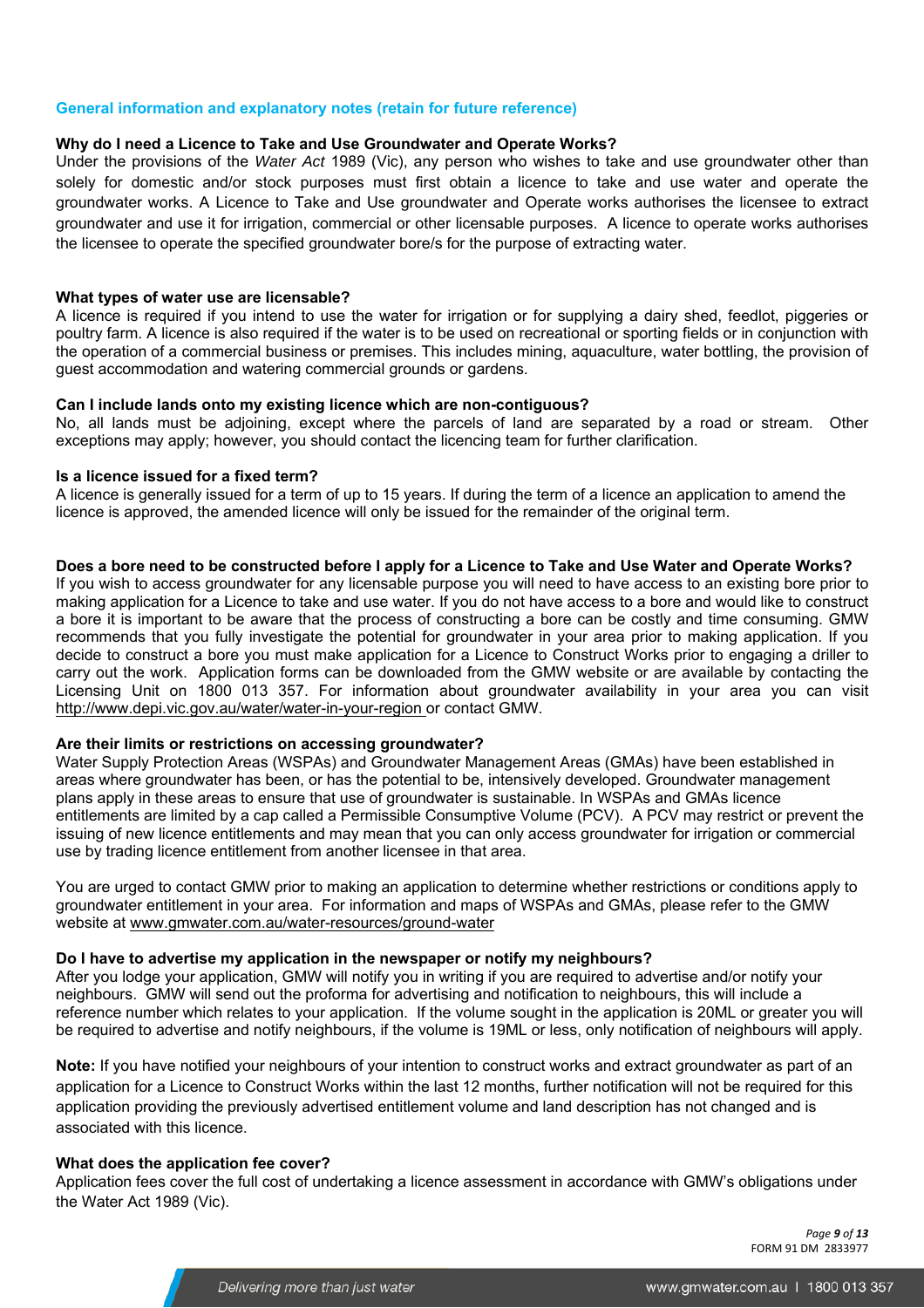In many cases a technical assessment may be required to determine if extraction of groundwater may have any adverse impacts on other groundwater users in your area or the environment. The costs of technical investigations are borne by the applicant.

#### **Are there ongoing costs associated with having a Take and Use Licence and Operate Works?**

Yes, a Licence to Take and Use Water and Operate Works is subject to annual fixed charges, issued by GMW in July each year. For specific details about which charges will apply to your licence, please contact the Licensing Unit on 1800 013 357.

**Do I have to pay for the entitlement issued under the Take and use Licence and Operate Works?**  Yes, if entitlement is available under the groundwater caps a one-off capital charge applies to new licence entitlements issued by GMW or where approval is given to increase an existing licence entitlement.

Note: Applications for new or increased licence volumes in the Shepparton Irrigation Region Water Supply Protection Area are not subject to payment of the capital charge.

#### **How is the Capital Charge calculated?**

For more information about Capital Charge, please contact GMW on 1800 013 357.

#### **If new licence entitlement is not being issued in my area can I get access to an entitlement?**

In most groundwater management units the total entitlement has been capped. In order to access entitlement, you may be able to temporary or permanent transfer existing entitlement from another licensee who does not wish to utilise their full entitlement volume.

For more information about groundwater trading in your area you can contact your local water broker or visit: http://www.gmwater.com.au/water-resources/ground-water/groundwatertrading

#### **What happens after I lodge my application?**

After you lodge your application GMW will notify you in writing that it has been received. The timeframe to complete an assessment may vary depending on the nature of your application. There may be delays if you are required to engage a consultant to conduct a technical assessment in support of your application. GMW cannot make a decision in relation to an application until all relevant information is received (this includes notification to neighbours and advertising). If delays are expected you will be notified by GMW. When the decision has been made to your application you will notified in writing of the outcome, either that the application has been approved or refused. Application fees are not refundable if an application is refused.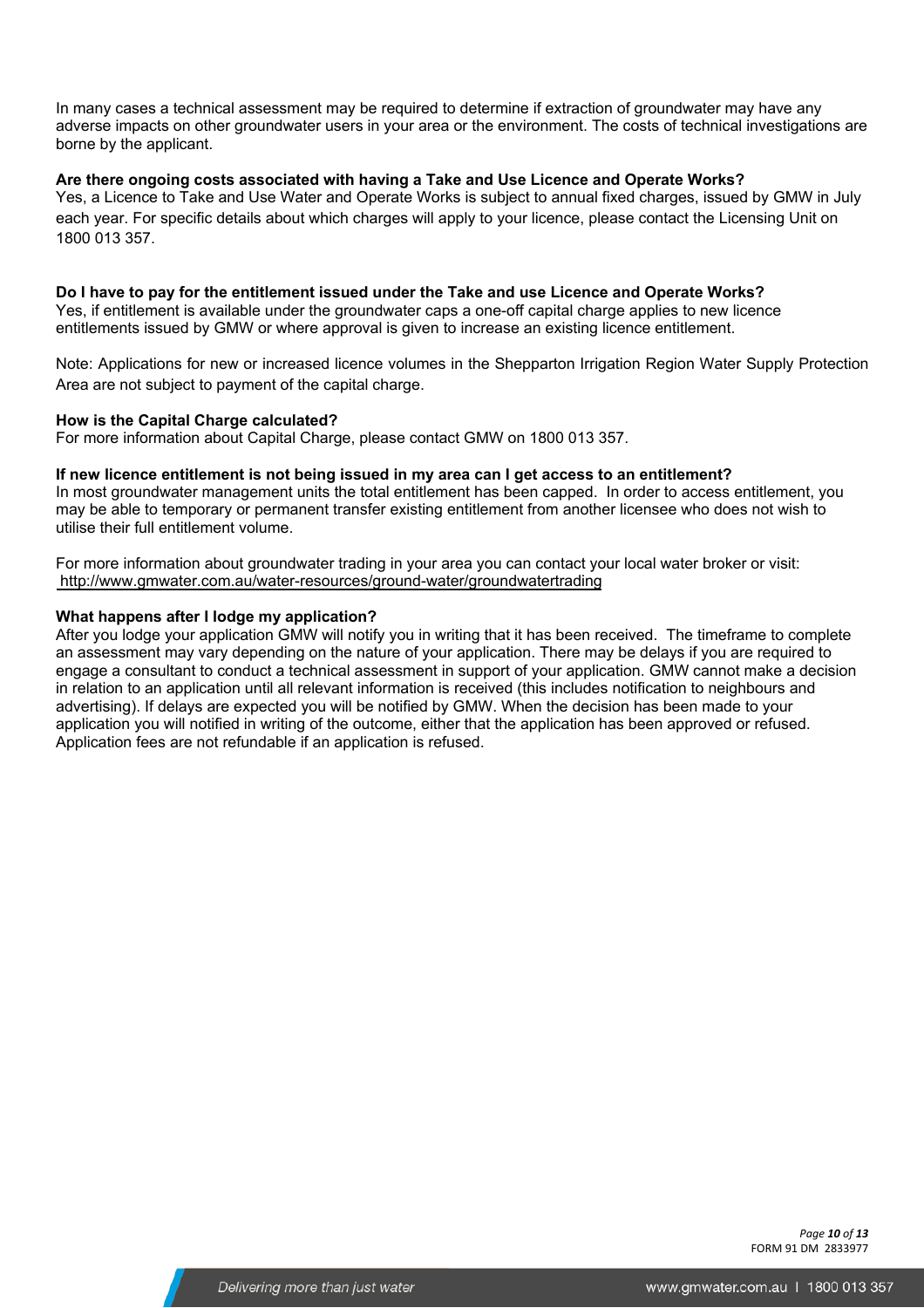#### **EXAMPLE OF A REGISTERED TITLE SEARCH**



#### **SAMPLE ONLY**

Copyright State of Victoria. This publication is copyright. No part may be reproduced by any process except in accordance with the provisions of the Copyright Act and for the purposes of Section 32 of the Sale of Land Act 1962 or pursuant to a written agreement.

The information is only valid at the time and in the form obtained from the LANDATA REGD TM System. The State of Victoria accepts no responsibility for any subsequent release, publication or reproduction of the information.

#### **REGISTER SEARCH STATEMENT (Title Search) Transfer of Land Act 1958**

VOLUME 88888 FOLIO 999 Security no : 888888888888E Produced 17/03/2010 09:30 am

#### **LAND DESCRIPTION**

Lot x on Plan of Subdivision 999999. PARENT TITLE Volume 888888 Folio 999 Created by instrument 888888 24/04/1919

#### **REGISTERED PROPRIETOR**

Estate Fee Simple Joint Proprietors JOHN DOE MARY DOE both of 9999 SMITH ST MELBOURNE 3051 **S999999F** 09/11/1992

#### **ENCUMBRANCES, CAVEATS AND NOTICES**

MORTGAGE **AC9999999A** 25/09/2003 BENDIGO BANK LTD

 Any encumbrances created by Section 98 Transfer of Land Act 1958 or Section 24 Subdivision Act 1988 and any other encumbrances shown or entered on the plan or imaged folio set out under DIAGRAM LOCATION below.

#### **DIAGRAM LOCATION**

SEE **TP9999999P** FOR FURTHER DETAILS AND BOUNDARIES

#### **ACTIVITY IN THE LAST 125 DAYS**

NIL

-------FND OF REGISTER SEARCH STATEMENT------

Additional information: (not part of the Register Search Statement) Street Address: 999999 SMITH ST MELBOURNE VIC 3186

> *Page 11 of 13*  FORM 91 DM 2833977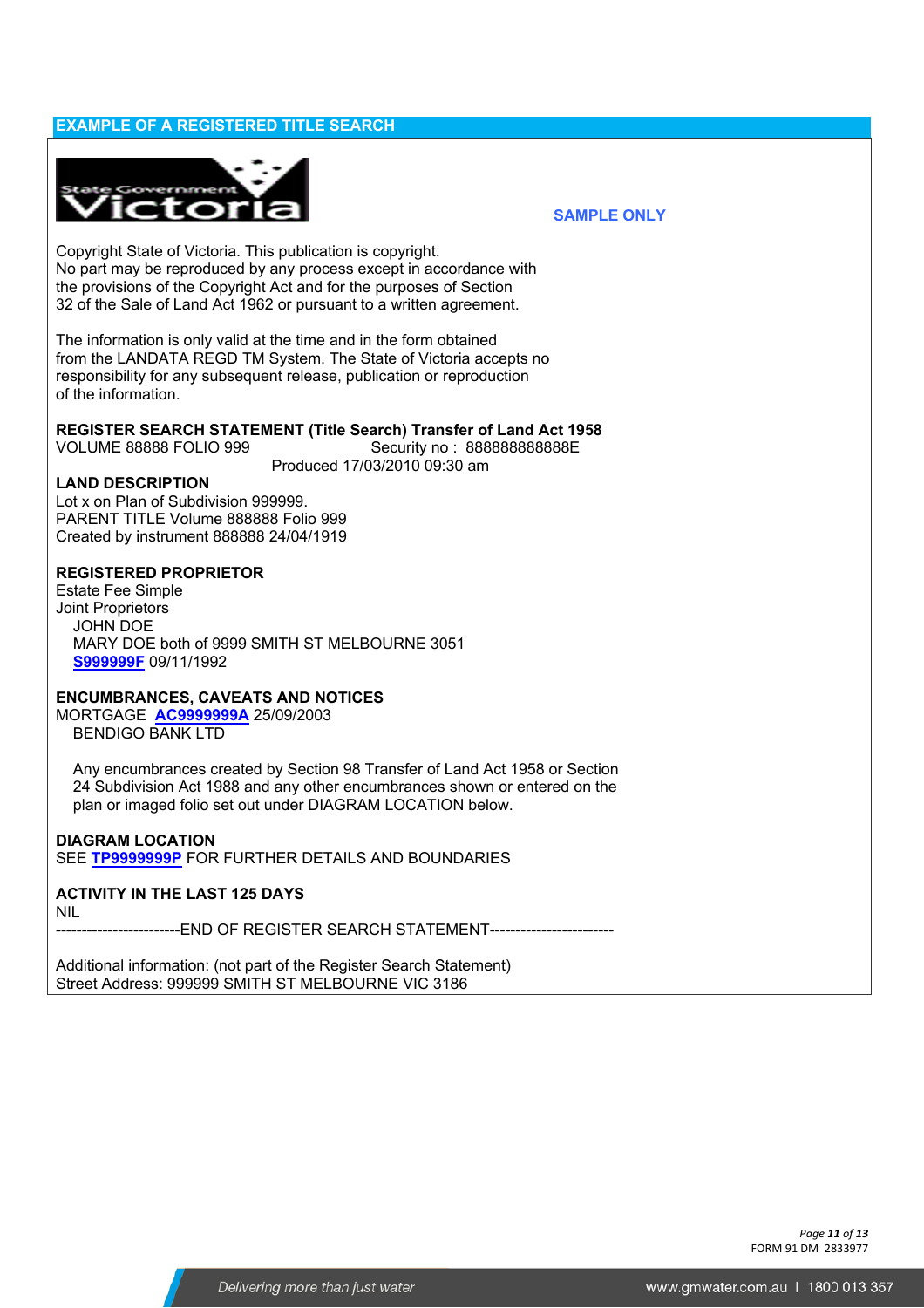## **ANNEXURE 1**

#### PROFORMA FOR CONSENT OF LAND OWNER/ OCCUPIER/ CROWN LAND MANAGER

Applicants must provide consent from land owners if an application for a licence includes land owned by a party other than the proposed licensee/s

I / We (print names): ........................................................................................................................................................

Of (Postal Address): … ....................................................................................................................................................

being the legal owners of the land known as:

Property address: ............................................................................................................................................................

| Vol | <b>Fol</b> | Lot No. | Plan No. | <b>Crown Allotments</b> | <b>Section</b> | Parish |
|-----|------------|---------|----------|-------------------------|----------------|--------|
|     |            |         |          |                         |                |        |
|     |            |         |          |                         |                |        |
|     |            |         |          |                         |                |        |
|     |            |         |          |                         |                |        |
|     |            |         |          |                         |                |        |
|     |            |         |          |                         |                |        |

| please include names of all Licence Holder(s)                  |
|----------------------------------------------------------------|
|                                                                |
| to access this land for the purpose specified in this licence. |
|                                                                |
|                                                                |
|                                                                |
|                                                                |
|                                                                |
|                                                                |
|                                                                |

#### **Protecting your privacy**

Goulburn‐Murray Water (GMW) collects, holds and manages personal information under the *Privacy and Data Protection Act 2014 (Vic).* The personal information collected on this form will be used for the purpose of considering the renewal/amendment/surrender of your licence and updating our records. If you do not provide us with your personal information, GMW may not be able to renew/amend/surrender your licence. Disclosure of such information is usually limited to GMW employees, agents and contractors involved in processing your application as well as external departments such as the Water Register, The Department of Environment, Land, Water and Planning and the relevant Catchment Management Authority and Local Council. At times, GMW may be legally required to disclose your personal information, for instance to the police, courts or other authorised organisations. You may gain access to and correct your personal information under the Freedom of Information Act 1982 (Vic). For further information please refer to our Privacy Policy at www.gmwater.com.au or call 1800 013 357 to obtain a copy of this policy.

> *Page 12 of 13*  FORM 91 DM 2833977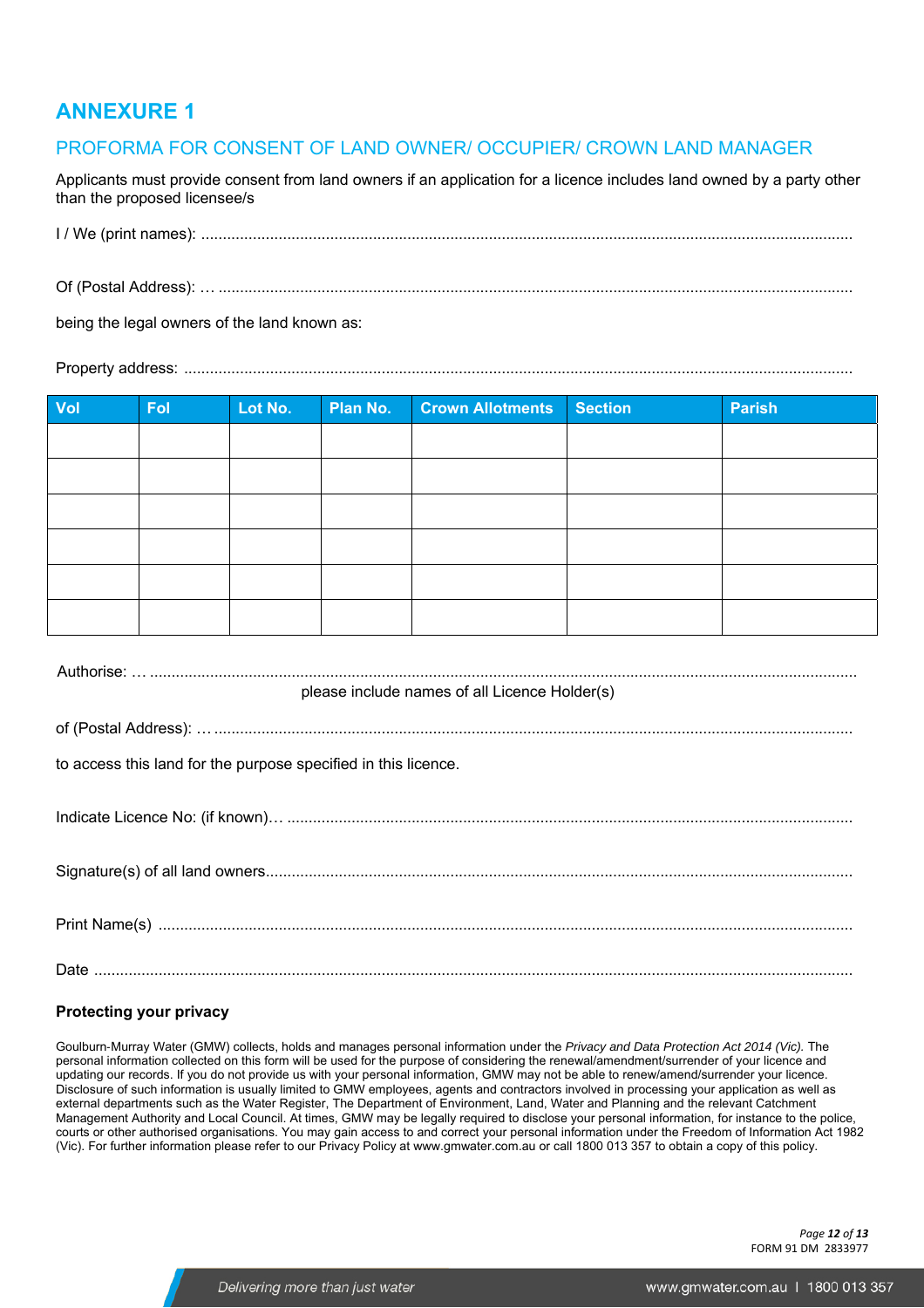# **ANNEXURE 1**

## PROFORMA FOR CONSENT OF LAND OWNER/ OCCUPIER/ CROWN LAND MANAGER Declaration of Company:

If the applicant is a Company, please ensure that the form is signed by two directors, alternatively one director and one secretary, unless there is a sole director and secretary of the company

**Signed by Company (name) ……………………………………………………………….ACN …………………………….. in accordance with section 127(1) of the Corporations Act 2001 by being signed by those persons duly authorised to sign on behalf of the company:** 

#### **Protecting your privacy**

Goulburn‐Murray Water (GMW) collects, holds and manages personal information under the *Privacy and Data Protection Act 2014 (Vic).* The personal information collected on this form will be used for the purpose of considering the renewal/amendment/surrender of your licence and updating our records. If you do not provide us with your personal information, GMW may not be able to renew/amend/surrender your licence. Disclosure of such information is usually limited to GMW employees, agents and contractors involved in processing your application as well as external departments such as the Water Register, The Department of Environment, Land, Water and Planning and the relevant Catchment Management Authority and Local Council. At times, GMW may be legally required to disclose your personal information, for instance to the police, courts or other authorised organisations. You may gain access to and correct your personal information under the Freedom of Information Act 1982 (Vic). For further information please refer to our Privacy Policy at www.gmwater.com.au or call 1800 013 357 to obtain a copy of this policy.

> *Page 13 of 13*  FORM 91 DM 2833977